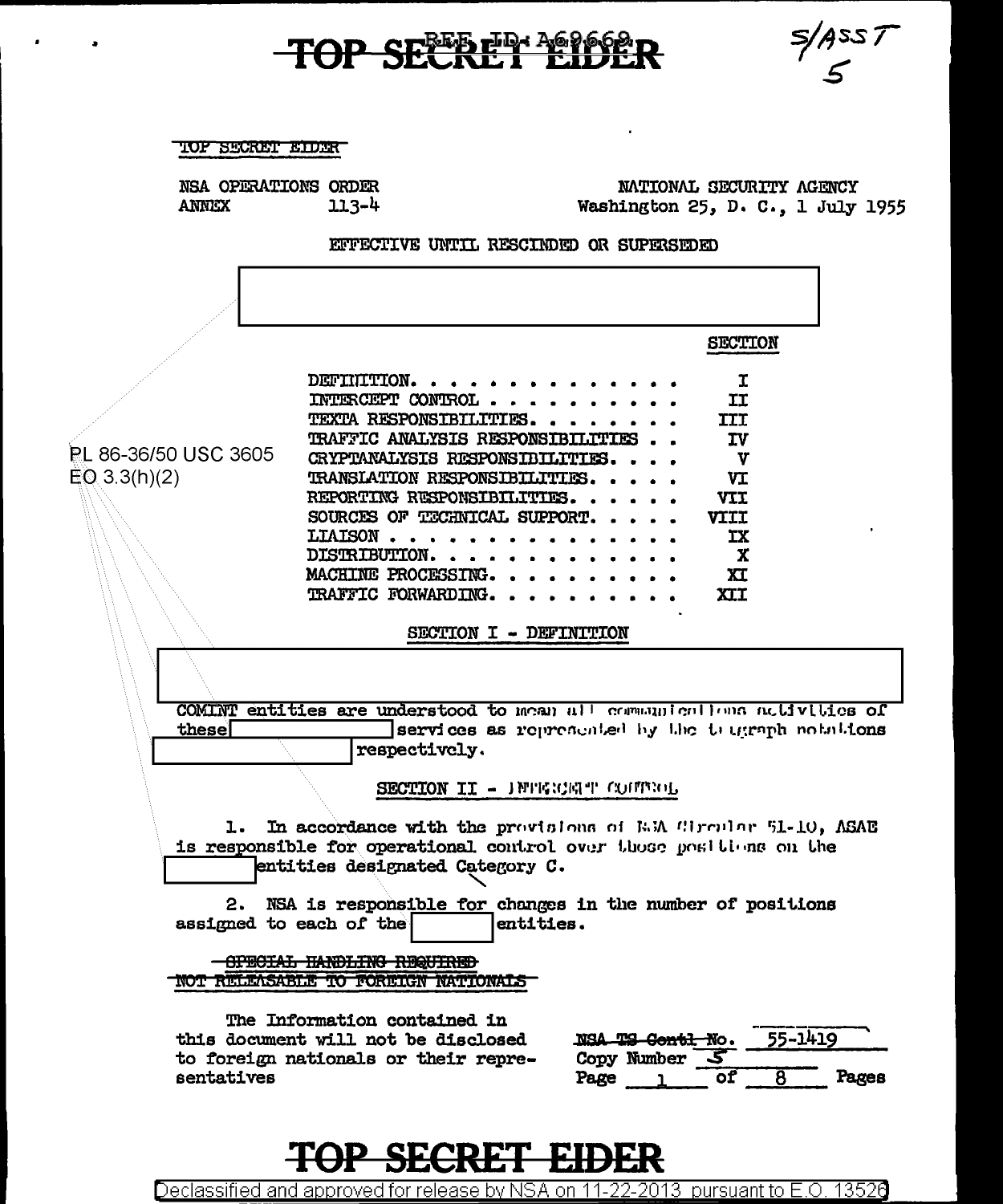# **TOP SECRIPTIONS**

#### TOP SECRET BIDER

NSA OPERATIONS ORDER ANNEX 113-4 1 July 1955

3. ASAE will forward a monthly recapitulation of assignments for these positions, as set forth in NSA Circular 51-10.

PL 86-36/50 USC 3605 EO  $3.3(h)(2)$ SECTION III - TEXTA RESPONSIBILITIES

ASAE has  $TexTA$  responsibility for the entities. ASAE has enthority to contact directly on all matters dealing with  $TexTA$ . directly on all matters dealing with TEXTA. ASAE will provide NSA with information copies of all such communications dealing with TEXTA.

#### SECTION IV - TRAFFIC ANALYSIS RESPONSIBILITIES

1. ASAE has full traffic analytic responsibility for the entities, utilizing traffic from sources available to of' traffic analysis performed will be of suf'ficient amplitude TES<br>
ror the<br>
them. The extent<br>
plitude to fulfill the missions or intercept control, technical support to the cryptanalytic effort, and the reporting responsibilities. 2. NSA willizing traffic from sources available to them. The extent<br>of traffic analysis performed will be of sufficient amplitude to fulfill<br>the missions of intercept control, technical support to the crypt-<br>analytic effor

and to provide timely support to the cryptanalytic effort remaining at NSA. NSA will use the results of traffic analysis performed at  $ASAE$  in order to further support the cryptanalytic effort remaining at NSA.

SECTION **V** - CRYPTANALYSIS RESPONSIBILITIES PL 86-36/50 USC 3605

EO 3.3(h)(2)

1. ASAE is responsible for the cryptanalytic effort on low and medium-grade systems.

2. ASAE will process high-grade systems on1y to the extent necessary to isolate such systems from the total traffic receipts in order to exploit low, medium-grade, and undiagnosed traffic. Undiagnosed traffic is defined as any trafflc not bearing the characteristics of designated systems.

3. ASAE is not authorized to perform analysis on high-grade systems.

N<del>GA TS Contl N</del>o. Copy Number 55-1419 Page 2 of 8 Pages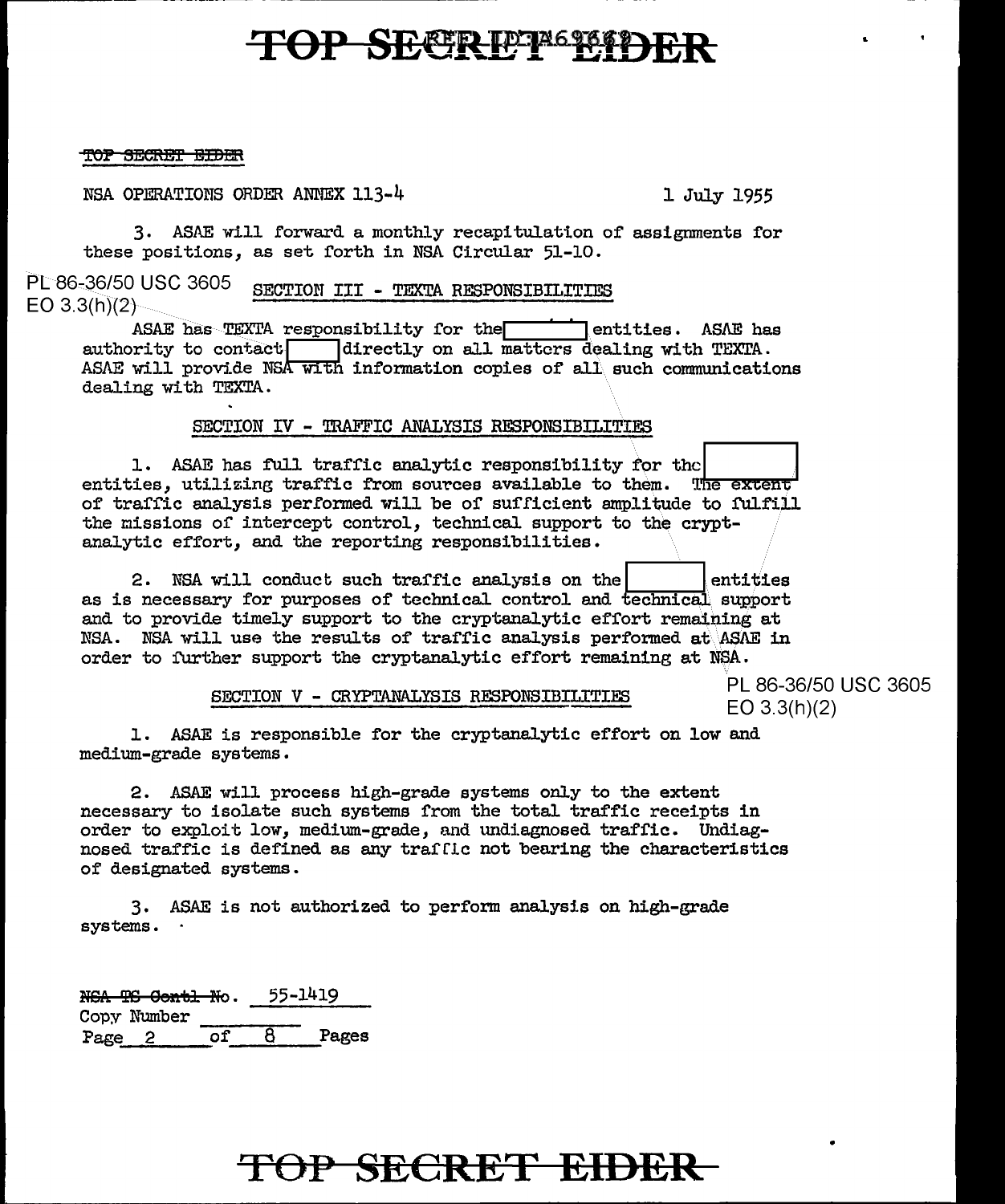# **TOP SECRET EIDER**

TO<del>F SECRET EIDER</del>

NSA OPERATIONS ORDER ANNEX 113-4 1 July 1955

4. ASAE may conduct cryptanalytic processing jointly with NSA on undiagnosed traffic. When a determination is subsequently made by NSA that any portion of such traffic is high-grade, ASAE will. immediately cease work on those portions so determined.

5. ASAE will keep NSA informed of all changes in encipherment in the systems for which ASAE has operational. responsibility. Notification of routine encipherment changes for which solution has been effected at ASAE will be accompanied by a small number of representative messages. When a change in encipherment occurs in a system for which ASAE has responsibility but for which a solution cannot be effected within twentyfour hours, ASAE will forward all U.S. intercept in that system to NSA by electrical means until a solution is effected or until a major change has been diagnosed. ASAE may continue to perform analysis on such systems involved unless it is determined by NSA that the systems are high-grade.

6. NSA is responsible for determining the appropriate grade level of all  $\vert$  systems. systems.



NSA is solely responsible for all cryptanalytic effort on those systems diagnosed as high-grade.

 $8.$  NSA is responsible for periodic re-diagnoses of systems designated as high-grade in order to validate the grade level of those systems on a current basis. Should any low or medium-grade system be isolated from traffic originally designated high-grade, NSA will delegate responsibility for that system to ASAE.

9. NSA will perf'orm such cryptanalytic processing *ot* low and medium-grade systems as is necessary for purposes of technical control and technical support, forwarding results of such processing to ASAE on a timely basis.

SECTION VI - TRANSLATION RESPONSIBILITIES

1. ASAE has the responsibility for full translation, as necessary, of messages resulting from the processing of  $\vert$  tow and mediumgrade systems.

| PL 86-36/50 USC 3605 | 55-1419<br><b>NSA TS Contl No.</b><br>Copy Number |
|----------------------|---------------------------------------------------|
| EO 3.3(h)(2)         | Pages<br>Page                                     |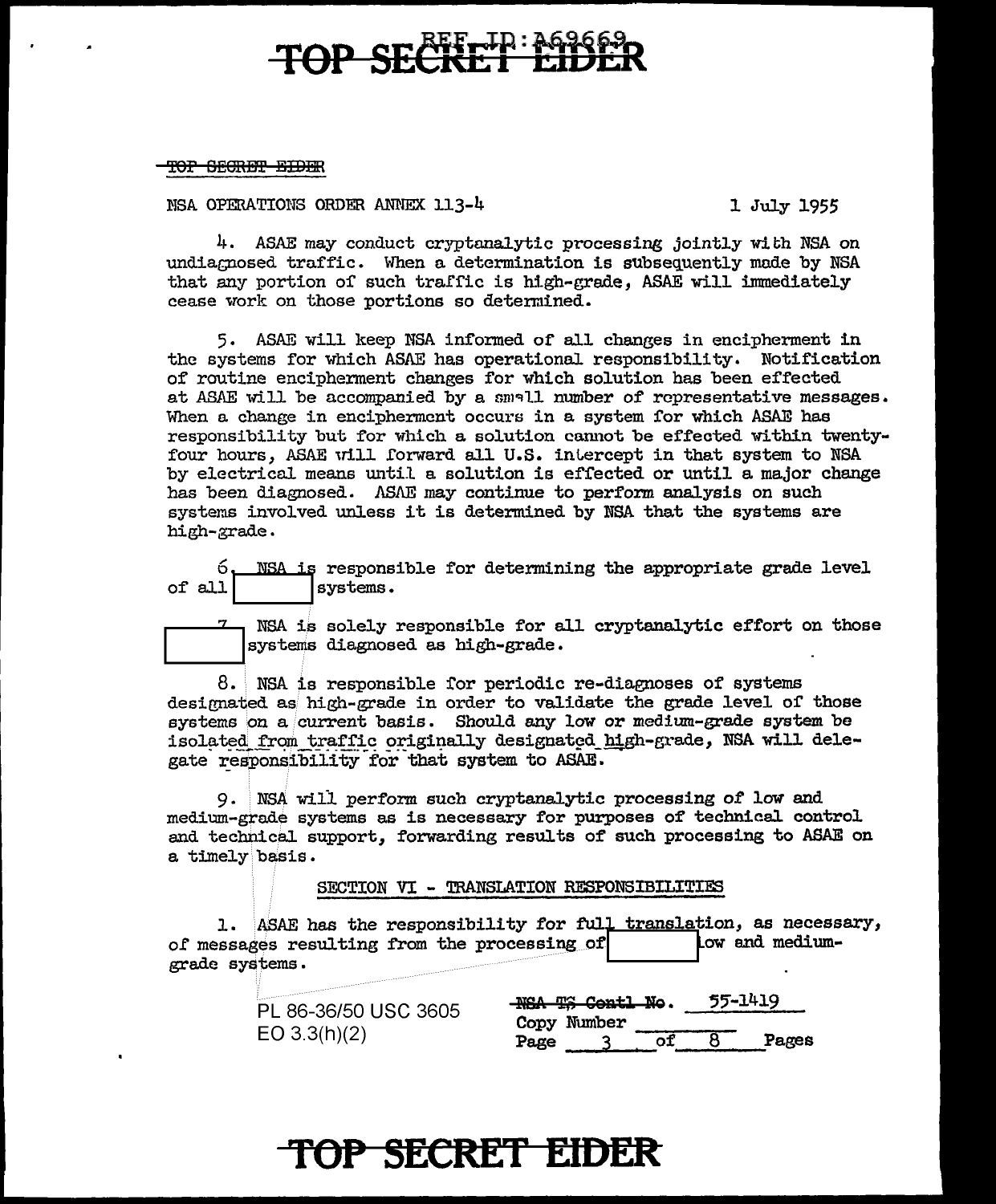# **TOP BEATRAG9069711**

### TOP SECRET BIDER

NSA OPERATIONS ORDER ANNEX  $113$ -4 1 July 1955

2. NSA has the responsibility for full translation, as necessary, of messages derived from sources not available to ASAE and from systems for which NSA has sole analytic responsibility.

3. Reports resulting from the processing of low and medium-grade systems will be compiled in accordance with the provisions of' NSA Circular 53-1. (See Section VII). NSA wi11 spot check ASAE translations for purposes of technical control and technical support.

SECTION VII - REPORTING RESPONSIBILITIES

1. Technical Reports -

reports: a. ASAE is responsible for the production of the following

- (l) Spot TASUMS (See Appendix A).
- $(2)$  Weekly TASUMS (See Appendix A).
- (3) Weekly Traffic Analysis Notes.
- $(4)$  Semi-monthly Cryptanalysis Notes.
- (5) TEXTA.
- (6) Interim reports, as required.
- (7) Such Reverse Technical Support Letters or technical cables as may be required.

reports: b. NSA is responsible for the production of the following

- (1) Weekly Traffic Analysis Notes.
- (2) Semi-monthly Cryptanalysis Notes.
- (3) TEXIN, as required.

NSA TS Oentl Ne. 55-1419 Copy Number  $Page$   $\frac{4}{5}$   $\frac{1}{2}$  Pages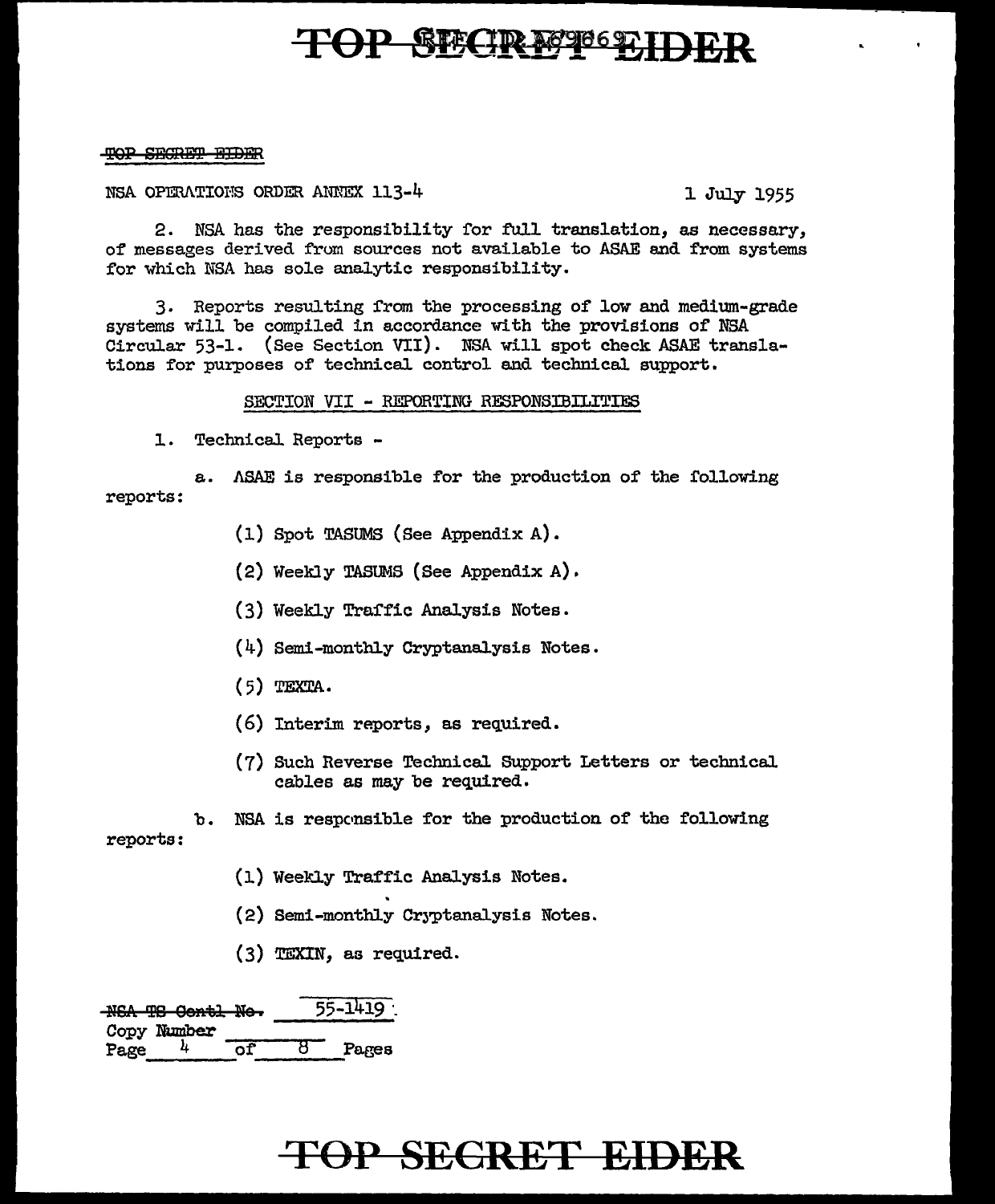# **SEXTE DEL 70**

#### TOP CRANT EIDER

NSA OPERATIONS ORDER AUDEX 113-4

1 July 1955

 $(4)$  Interim reports, as required.

(5) Technical Support Letters or cables, as required.

2. COMINT End-product Reports

a. AGAE is responsible for the production of the following renorts:

- (1) Full translations and gists of individual messages derived from the processing of low and medium-grade systems for which they have responsibility.
- (2) Spot reports based on  $C/\Lambda$  or T/A information.
- (3) Compilations (pro forma gists).
- (h) Narrative or term reports (NEA and AEAE will notify each other of projected narrative type reports in advance of actual work being undertaken in order that duplication in reporting can be averted.)

b. NSA is responsible for preparing translations and reports based on the processing of traffic from sources not available to ASAE.

#### SECTION VIII - SOURCES OF TECHNICAL SUPPORT

1. ASAE is responsible for providing the necessary  $T/A$  support to its subordinate units.

2. ASAE will forward to NKA any recovertes on the low and medium- $|c\tau\omega|$ . systems for which they have  $C/\Lambda$  responsibility.

3. ITM is responsible for providing AGAE with technical C/A support on those low and medium-grade systems which are assigned to ASAE's responsibility. NSA will forward to ASAE recoveries on low and mediumgrade systems derived from processing at NSA including recoveries derived from the processing of traffic from sources not available to ASAE.

|      | <del>NGA TS Contl No</del> . |  | 55-1419 |
|------|------------------------------|--|---------|
|      | Copy Number                  |  |         |
| Pare |                              |  | Pares   |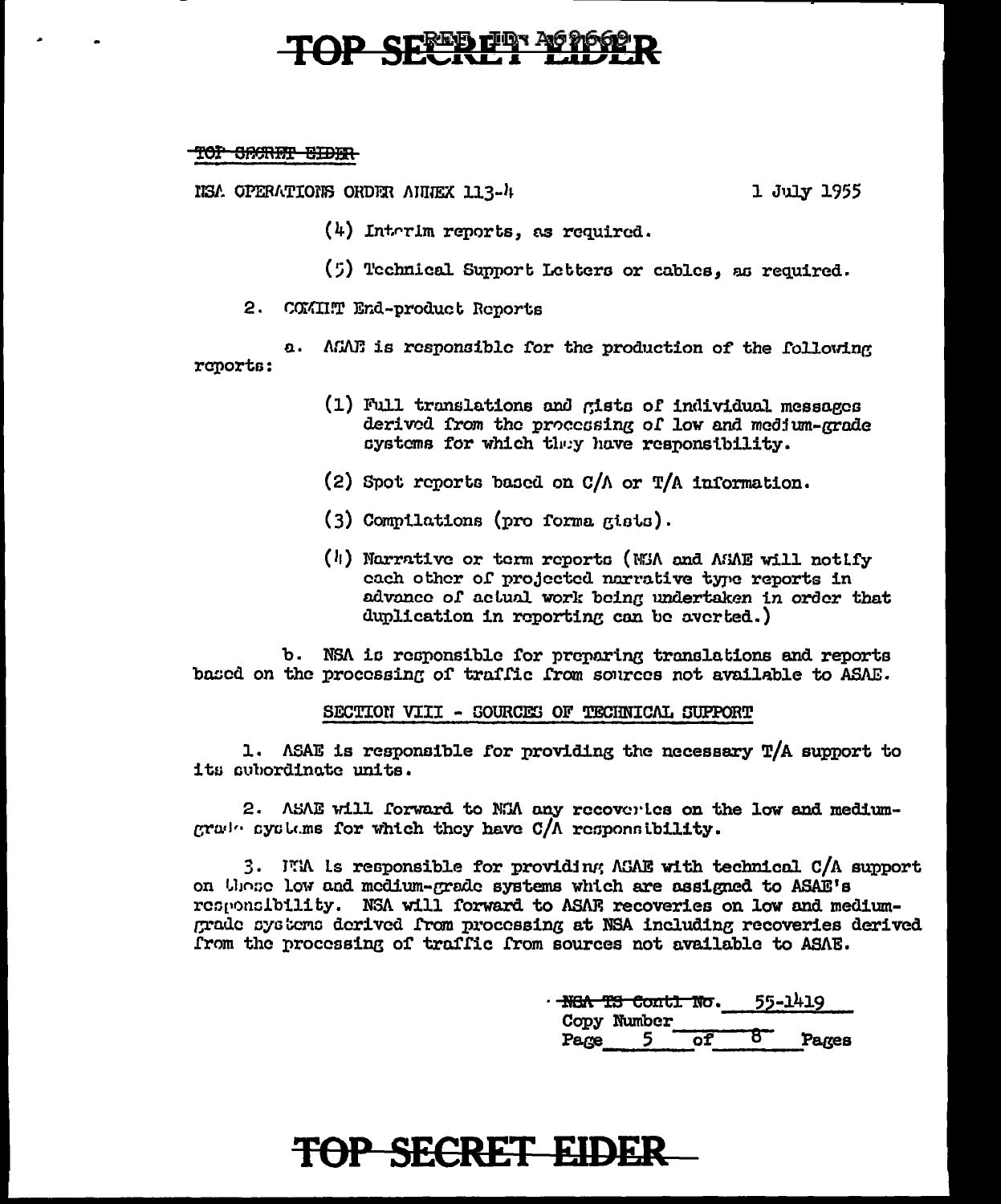# **TOP SNCRBOGETH**

#### TOP SECRET BIDER

NSA OPERATIONS ORDER ANNEX 113-4

1 July 1955

4. NSA is responsible for forwarding to ASAE significant  $T/A$  information derived from processing at NSA to include processing of traffic from sources not available to ASAE.

5. NSA is responsible for providing ASAE with timely critiques of the translations produced at ASAE. These will usually be in the form of Technical Support Letters.

6. NSA and ASAE will exchange, by electrical means if necessary. significant T/A developments and significant C/A developments on low and medium-grade systems including alterations in basic rectangles. coordinates, keys, indicators, etc.

#### SECTION IX - LIAISON

1. ASAE is authorized to conduct necessary liaison with in. matters dealing with the exchange of technical and end-product information, utilizing existing NSAEUR liaison channels. NSA will be information addressee on all communications resulting therefrom.

In all matters concerned with third party material. liaison  $2.$ will be conducted through NSA channels.

SECTION X - DISTRIBUTION

**PL 86-36/50 USC 3605**  $EQ 3.3(h)(2)$ 

1. Technical Reports -

a. ASAE is responsible for forwarding the following:

(1) Spot TASUMS, by electrical means, to NSA and

- (2) Weekly TASUMS, by electrical means, to NSA and (See Appendix  $A$ ).
- (3) Weekly T/A Notes, by bag, 7 copies to NSA, 1 copy to
- $(4)$  Semi-monthly C/A Notes, by bag, 2 copies to NSA, 1 copy td

55-1419 **-NGA TG Contl No.** Copy Number 6  $\overline{\text{of}}$  $\overline{\mathcal{B}^-}$ Pages Page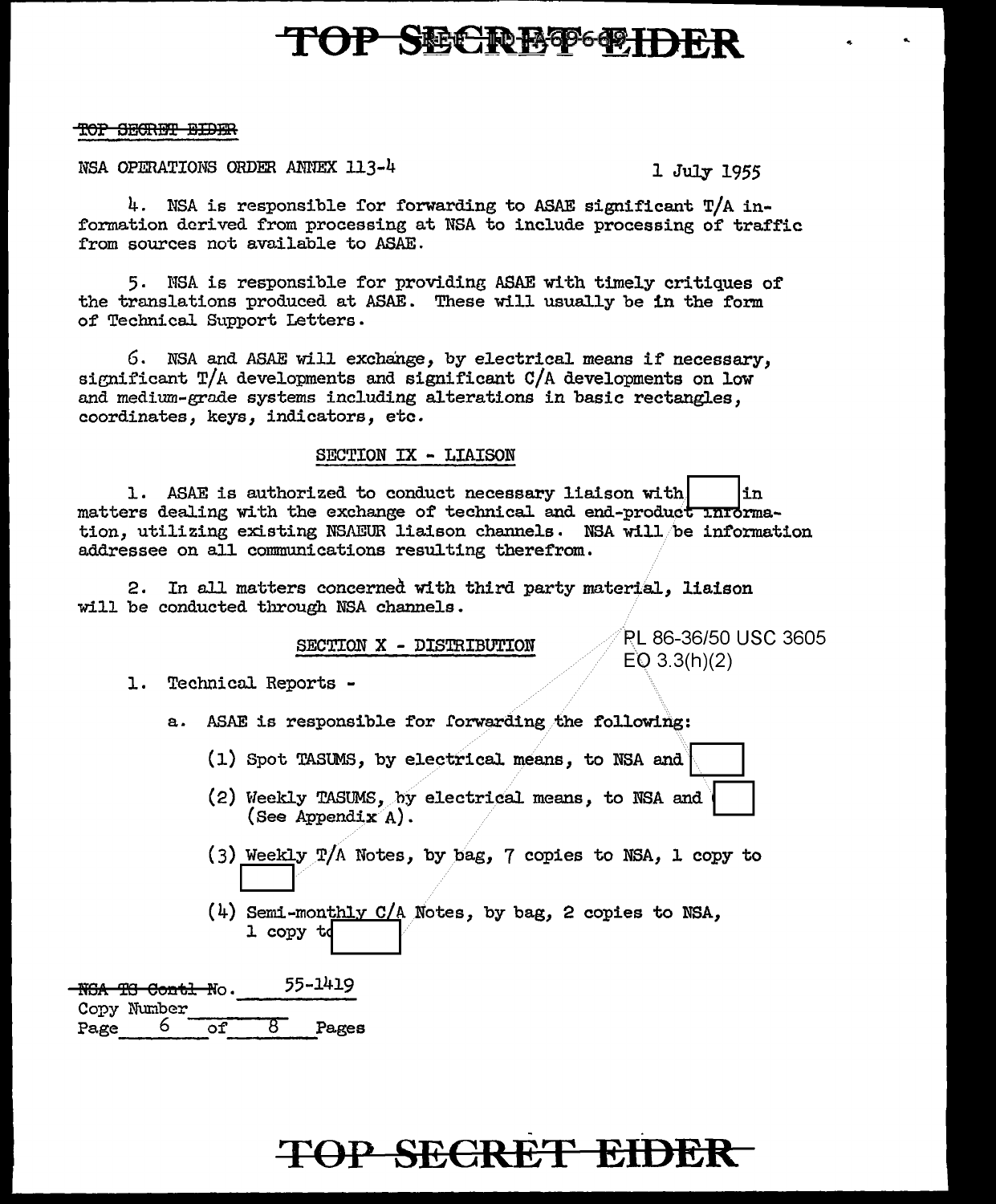PL 86-36/50 USC 3605  $EO 3.3(h)(2)$ 

#### TOP SECRET BIDER

,,. -

NSA OPERATIONS ORDER ANNEX 113-4

1 July 1955

- (5) TEXTA, by electrical means, units as required. and to other
- (6) Interim Reports, by bag, l to NSA. 10 copies
- b. NSA is responsible for forwarding the following to ASAE:
	- $(1)$  Weekly T/A Notes, 4 copies, by bag.
	- (2) Semi-monthly  $C/A$  Notes, 4 copies, by bag.
	- (3) Interim Reports,  $\frac{1}{4}$  copies, by bag.
	- (4) TcchnicaJ. Support Letters, 4 copies, by bag.
	- (5) TEXIN, by electricaJ. means.

2. COMINT End-products -

a. End-product reports will be distributed to consumers listed in Section V, paragraph 9, of NSA Operations Order Number 113.

b. In addition end-product reports will be distributed to the i'ollowine:

- (l) sso, 3rd Air Force.
- (2) sso, 5th Air Division.
- (3) sso, 7th Air Division.
- (4) sso, 12th Air Force.
- ( 5) CINCLANTFLT.

c. NSA will forward translations and reports based on the processing or trai'fic from sources not available to ASAE by bag or by electrical means as may be required.

|      | NSA TS Contl No. |  | 55-1419 |
|------|------------------|--|---------|
|      | Copy Number      |  |         |
| Page |                  |  | Pages   |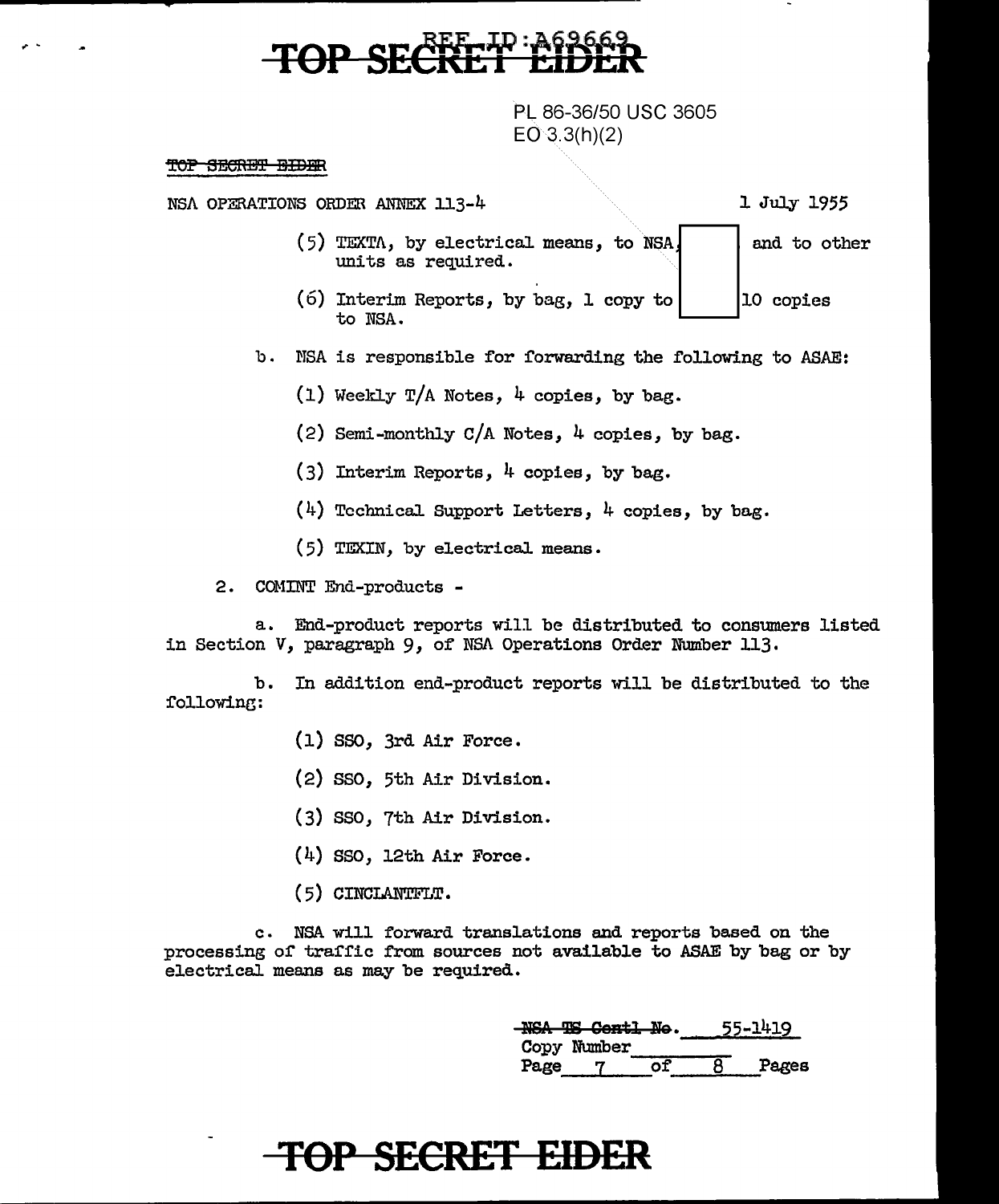# TOP SECRET SECTION

TOP SECRET EIDER

NSA OPERATIONS ORDER ANNEX 113-4

1 July 1955

d. The criterion for the precedence in forwarding COMINT endproduct will be the intelligence value of the message or report. Items of high intelligence value will be forwarded by electrical means. Those of a more routine nature will be forwarded by bag. In all instances it is essential that discrimination be used in the selection of material for forwarding by electrical means or by bag. While it is imperative that material of high intelligence value be given rapid dissemination, it is also important that material of a more routine nature does not burden electrical circuits.

### SECTION XI - MACHINE PROCESSING

PL 86-36/50 USC 3605  $EO$  3.3(h)(2)

ASAE is authorized to conduct such machine analysis as is required 10w and medium-grade systems assigned as ASAE's for support of the responsibility and to support traffic analysis efforts. NSA will provide technical support for the machine program. ASAE will keep NSA advised as to the status of its machine program on a continuing basis.

SECTION XII - TRAFFIC FORWARDING

Traffic will be forwarded in accordance with the provisions of NSA Circular 51-11 and the current Supplementary Forwarding Directive.

BY COMMAND OF LIEUTENANT GENERAL CANINE:

RED R. MARCY Colonel. US Army **Deputy Director** Production

**DISTRIBUTION** Special

 $Incl:$ Appendix A

<del>-NGA TS Contl No.</del> 55-1419 Copy Number Pages  $\overline{c}$ Page 8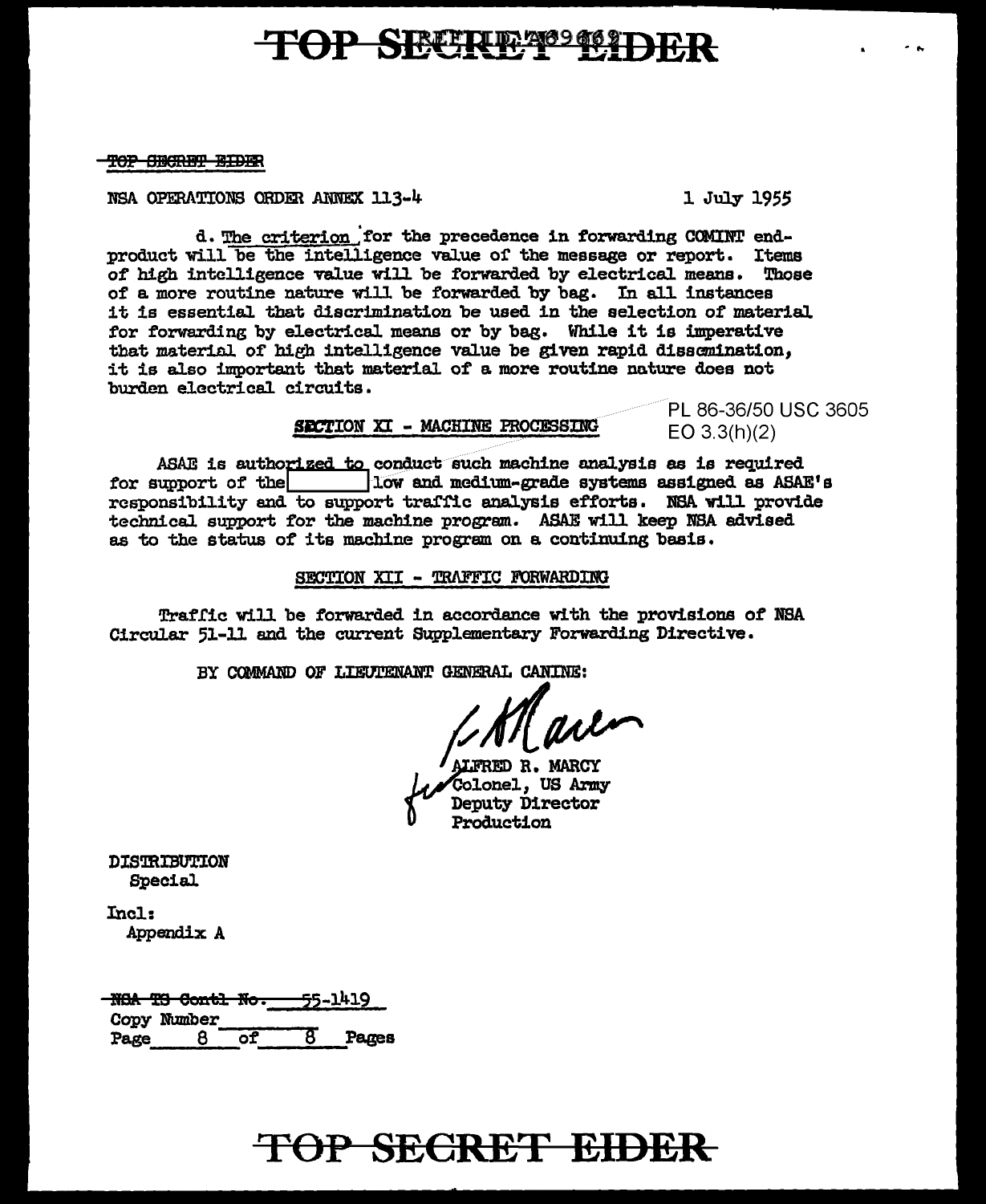SECRET PIVOT

....

#### APPENDIX A

#### CZECHOSLOVAK TASUM FORMAT AND INSTRUCTIONS

#### Purpose:

The purpose of the CK Traffic Analysis Summaries (TASUMS) is to<br>prov<u>ide NSA</u> with details and analytic results of initial processing of the the traffic for technical control and technical support purposes. PL 86-36/50 USC 3605<br>EO 3.3(h)(2) Reporting Period: 1. A TASUM for each entity in the covering the period 0000Z Friday to 2359Z Thursday, will be issued weekly and forwarded electrically with a routine precedence on Friday of each week.

2. A separate TASUM, to be called a SPOT TASUM, will be prepared concurrently with publication of any spot intelligence report and forwarded electrically with the same precedence as the report for which it was prepared. It will summarize the period of communications activity that provided the pertinent details for the spot report.

Format:

Each TASUM will consist of two sections:

#### SECTION I - GENERAL COMMENTS

Information contained in this section sbou1d include remarks and/or questions of' a general. nature including unit identification, location, or movements referring to the network as a whole, as well as theories, ideas, and conclusions concerning network activities, i.e., callsigns, keys, address groups, procedures references, unique external indicators, possible reorganization, etc.

Callsigns: When callsigns change, the new callsigns and frequencies shall be reported in following TAStMS with any continuities established.

| Appendix A to NSA Operations         | 55-1419A<br>NGA TG Contl No. |  |
|--------------------------------------|------------------------------|--|
| Order Annex 113-4, dated 1 July 1955 | Copy Number<br>Page<br>Pares |  |

### **SECRET PIVOT**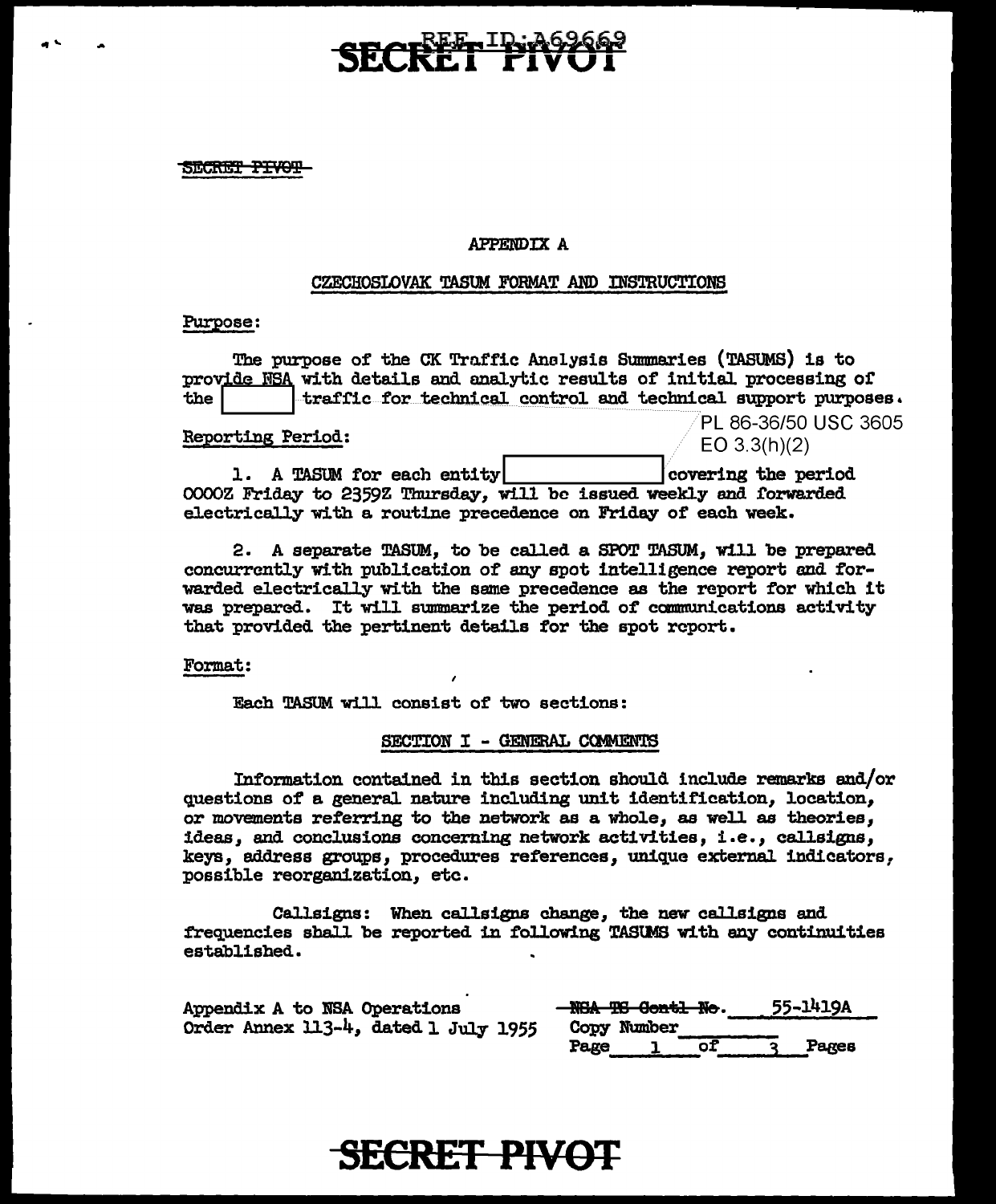# SECRETED BESCENT

.. .. ""

**CECRET PIVOT** 

### SECTION II - CASE ACTIVITY

Information in this section should contain:

a. Details of unusual activity or each case notation, including such items as odd contacts, inactive stations, new schedules, frequencies, callsigns, BSTs, unusual chatter, operator's comments, station equations, and remarks or questions pertaining to each net.

b. A summary of traffic totals for the week by intercept source, case, and type (valid or practice).

#### Details of Preparation:

1. All TASUMS covering the same date period will carry a common serial number which will progress by one each week. All serials will revert to one yearly (on 1 January).

2. Each TASUM will begin with a standard entry, for example:

| PL 86-36/50 USC 3605 |  |  | $ NR $ 1 for 1-7 January 1956                 |  |
|----------------------|--|--|-----------------------------------------------|--|
| EO $3.3(h)(2)$       |  |  | $ NR 1$ for 1-7 January 1956                  |  |
|                      |  |  | $\overline{\text{MR}}$ 1 for 1-7 January 1956 |  |

3. In order to provide a standard basis for reference *1* all 1 tems should be numbered consecutively with no regard to section headings, e.g.:

> Section I l. 2.

Section II

 $3.$ 

4. etc

NSA TS Contl No. 55-1419A Copy Number<br>Page 2 of 3 Pages Appendix A to NSA Operations Order Annex 113-4, dated l July 1955

# **SECRET PIVOT**